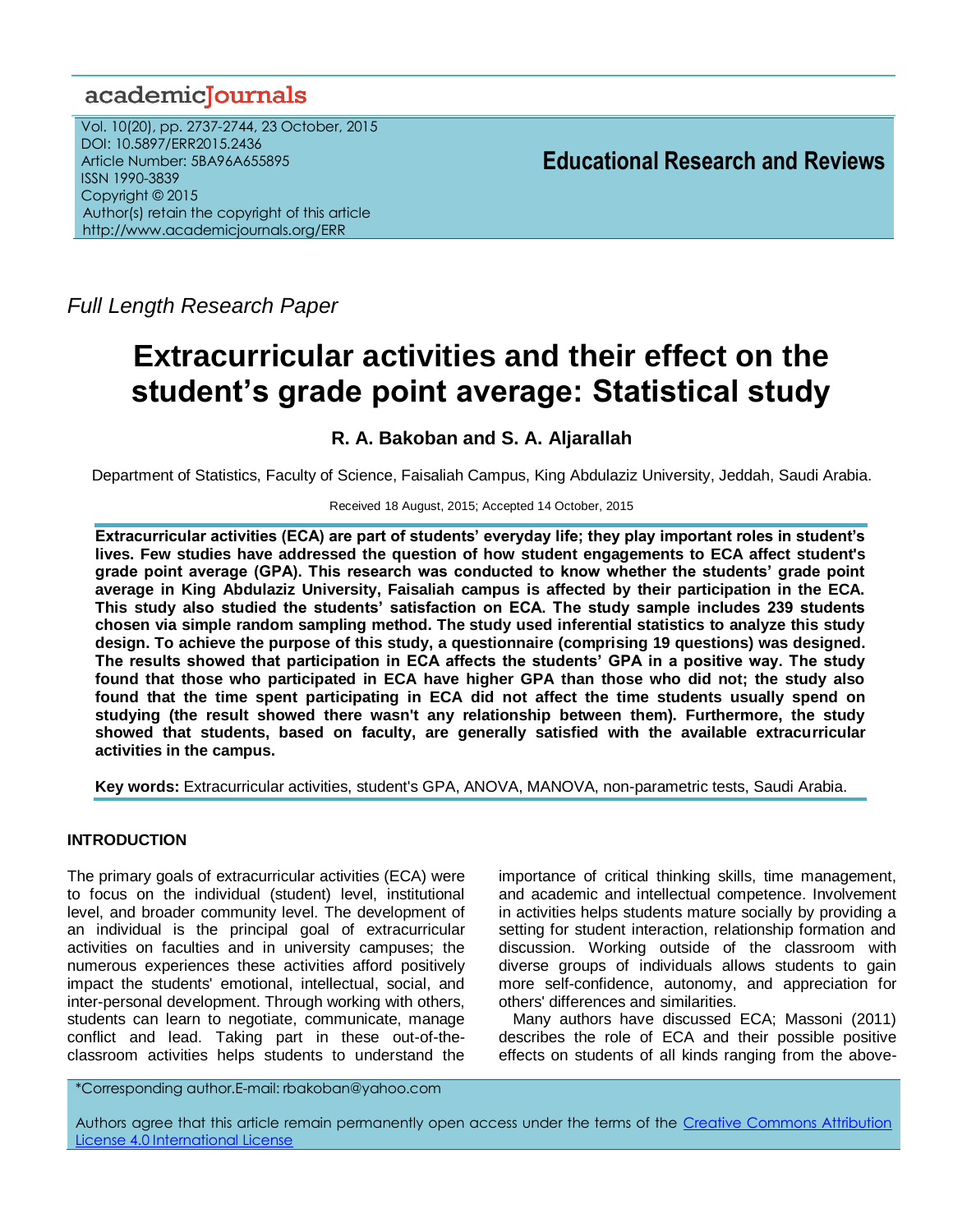average student to the student-on-the-brink of dropping out of school. "ECA are part of students' everyday life; they play important roles in student's lives. ECA have positive effects on students' life by improving behavior, school performance, school completion, individual aspects (prepare successful adults) and social aspects".

Clegg et al. (2009) research has directly addressed the question of what constitutes ECA; the extent to which students should engage in ECA; and how students experience and conceptualize the benefits from such engagements. This research sought to address these questions from a cultural capital approach. This research explores issues of inter-generational capital that might shape both the capacity to participate and how students understand the benefits.

Richard and Aries (1999), conducted a study on the athlete student at division III school on academic performance, campus involvement and growth. Their sample study contains 219 senior students (a board spectrum of student-athletes). The result of their study revealed that athletic participation did not impede academic success, did not prevent involvement in most other ECA or with non-athletic. Also, athletes' personal growth positively correlated with the time spent with teammates in games and practice.

Another study conducted by Silliker and Quirk (1997) on the effect of extracurricular activity participation (EAP) on the academic performance of male and female high school students. This study examined whether EAP enhances the academic performance of high school students. The analysis carried out on the 123 students who played interscholastic soccer revealed that EAP does not affect, and may enhance academic performance (Male athletes showed in-season improvement in academic performance).

Moreover, another research suggests that participation in extracurricular activities may increase students' sense of engagement or attachment to their school, and thereby decrease the likelihood of school failure and drop out (Finn 1993; Lamborn et al., 1992). If participation in extracurricular activities can lead to success in school, then the availability of these activities to students of all backgrounds becomes an important equity issue. This study briefly examines the relationship between extracurricular participation and student engagement in school.

Kuh (1995), studied out-of-class experiences associated with student learning and personal development. This survey of 149 students explored learning from out-ofclass college experiences such as leadership, peer interaction, faculty contact, work and travel. It found that many different experiences potentially contribute to valued college outcomes, that sex and ethnicity did not explain differences in students' activities and outcomes, and that institutional type and context influence learning and personal development.

Moreover, there were many studies on ECA in Arabic

regions. For example, Al-Subaie (2005) studied ECA in King Saud University. His study showed that the reality of student participation in student activities at the University of King Saud is weak in general. Also, that the most practice at the university student activities are social activities with mean (8.81), followed in second place with an overall average sports activities (5.84), cultural activities and came in, and ranked last in average (3.50). Additionally, the study test many hypotheses about the ECA in the university.

Oudah (2012), studied the Arabic educational institutions and reported the relationship between students and their source of learning. The study shows that the source of learning was limited to their teachers' curriculum. Hence, curriculum was the only source. A student can only learn by being in a certain place with an assigned teacher at a definite time. However, due to the nature of technical development in life and evolution of communication, knowledge is now available in several ways other than attending classes, and through other people other than their teachers, at different times without limitation in school or university. Learning is now divided into curriculum and extracurricular. ECA must be a free activity chosen individually or by a group without any barrier; freedom of choice of these activities within the standards of the society and the institution must be acknowledged. The students should have the liberty to choose any activity, which may be connected or related to their major/field of study.

In conclusion, Oudah (2012) reported that educational institutions seek to produce students that make up vital pillar of the community within the framework of scientific and stabilized standards to insure the final objectives derived from the philosophy of education in the Arabic Islamic societies. Achieving these objectives was by different ways and methods. One of the fixed objectives was the belief in the importance of extracurricular activities or extra academic activities. ECA can be identified as: free activities chosen by the students, which include several events that cover many aspects of sport, culture, social, and different academic activities.

The main objective of this study is to examine whether ECA has any effects on the GPA of the students in King Abdulaziz University, Faisaliah Campus (Fc), and to also determine the students' satisfaction on the ECAs in the campus. The rest of the article is arranged as follows:

#### **METHODOLOGY**

#### **Delimitation of the study**

This study was conducted at King Abdulaziz University (KAU), Faisaliah campus (Fc), located in Jeddah, Saudi Arabia. KAU consists of two separate campuses; based on Islamic regulations, one for the male students, while the other for the female students. Faisaliah campus is one of the female branches of KAU. Each of these campuses is provided with all the cultural, recreational and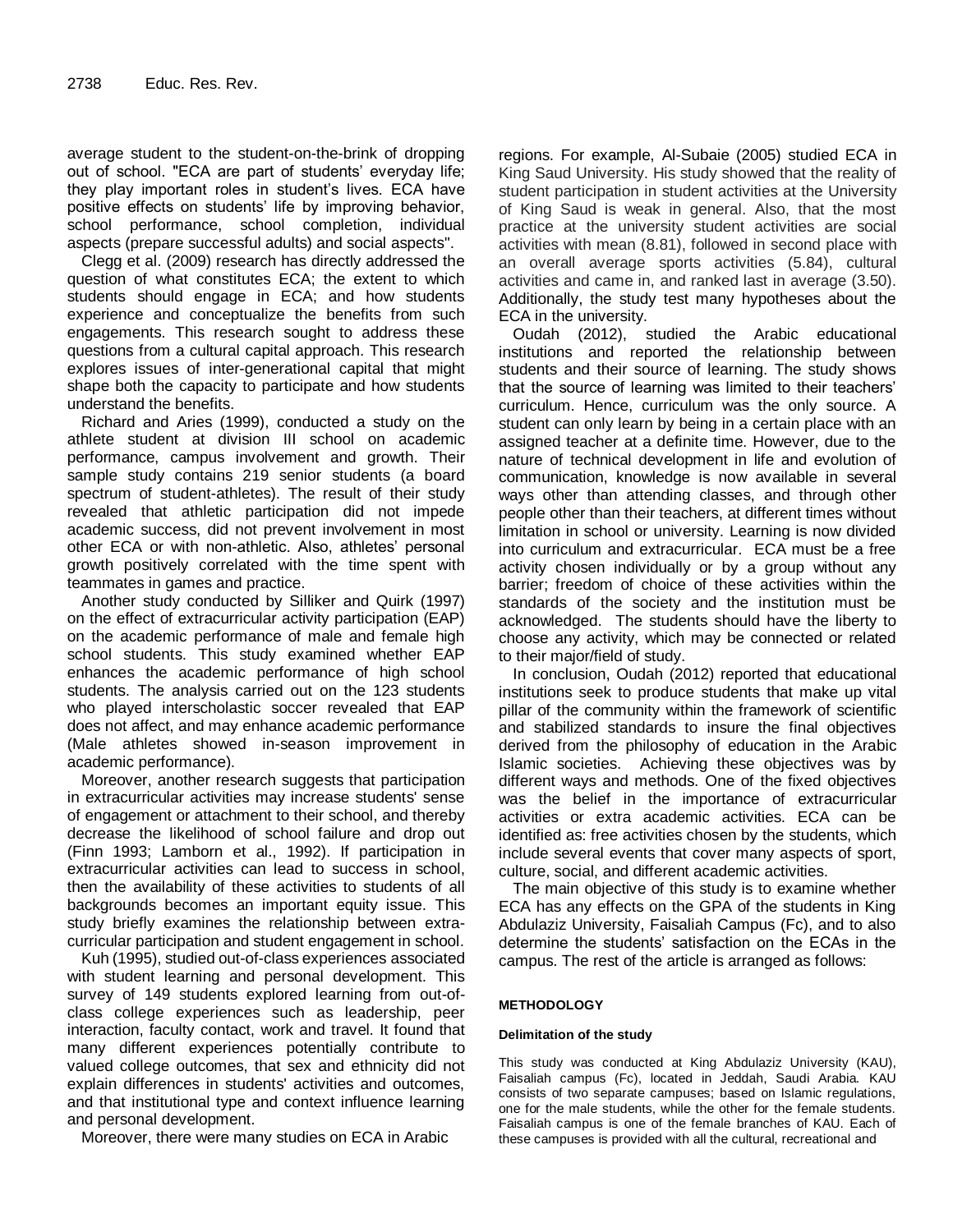| <b>Types of ECA</b>   | No. of participants | Proportion of participants (%) |
|-----------------------|---------------------|--------------------------------|
| Training courses      | 98                  | 32.34                          |
| Lectures and seminars | 58                  | 19.14                          |
| Workshops             | 38                  | 12.54                          |
| Festivals             | 36                  | 11.88                          |
| Competitions          | 32                  | 10.56                          |
| Journeys and visits   | 41                  | 13.53                          |
| Total                 | 303                 | 100                            |

**Table 1.** Distribution of the different types of ECA chosen by students.



**Figure 1.** Distribution of students according to academic levels.

athletic facilities, in addition to a big library equipped with the most up-to-date technology serving both the students and the teaching staffs. KAU offers educational programs for preparing graduates for jobs and the changing needs of the community.

Faisaliah campus consists of three faculties: Science, Computing and Information Technology and Art and Humanities. ECA in Fc is held by the vice deanship for student activities (VDSA). The VDSA is responsible for the active planning of the student activities; such as becoming more responsible individual in the future and discovering individual's talents; and effectively utilize student's free time (by organizing and monitoring conferences, symposia e.t.c.). One of the VDSA managements is student activity management (SAM). Student activity is an objective to develop and refine personal abilities in order to gain experience and knowledge value in a direct manner; this is done through SAM. Activities hold by SAM in Fc is divided into: Courses, workshops, journeys and visits, lectures and seminars that is, "Say No to Drugs" seminars., general programs as national day celebration and "Made by my Hands" the annual exhibition for small projects. Also, many cultural and sports competitions.

#### **Sample of the study**

In the fall of 2014, Faisaliah campus has a total population of 6389 undergraduate female regular students. The questionnaire of the study was constructed electronically using Google forms; and then distributed electronically by sending the link of the form via emails and social media. Also, some questionnaire was distributed manually by SAM. When the questionnaire was administered, a sample consisting of 274 students was randomly selected. After discarding the incomplete questionnaire, a total of 239 questionnaires were identified as valid data for statistical purpose. The response rate was 87.22%; actually 109, 55 and 75 students responded from Science, Computing and Information Technology and Art and Humanities faculties, respectively. Also, the distribution of the sample from each faculty was 46, 23 and 31%, respectively. The students' response rates for these faculties are 4.29, 12.81 and 2.20%, respectively. From the selected sample, only 52.72% (students) participated in ECA; 32% are courses participants. This rate is desirable for ECA. Those who participated in lectures and seminars, journeys and visits, and workshops are 19, 13.5 and 12.5%, respectively. Table 1 shows the distribution of the different types of ECA chosen by students. Also, Figure 1 presented the distribution of students according to academic levels.

#### **Tools of the study**

A questionnaire was designed and used as the main tool of this study due to its convenience of use. Specifically, the closed-opened questionnaire (Alnouh, 2004) was used; the questionnaire was written in Arabic. The translated version of the questionnaire is presented in the appendix. The questionnaire contained 19 questions divided into three main parts as follows:

1. The essential demographic data for the study, namely: the student's GPA, major (type of faculty), level, study hours (per day) and whether student participate in ECA or not.

2. Questions directed toward the students who participated in ECA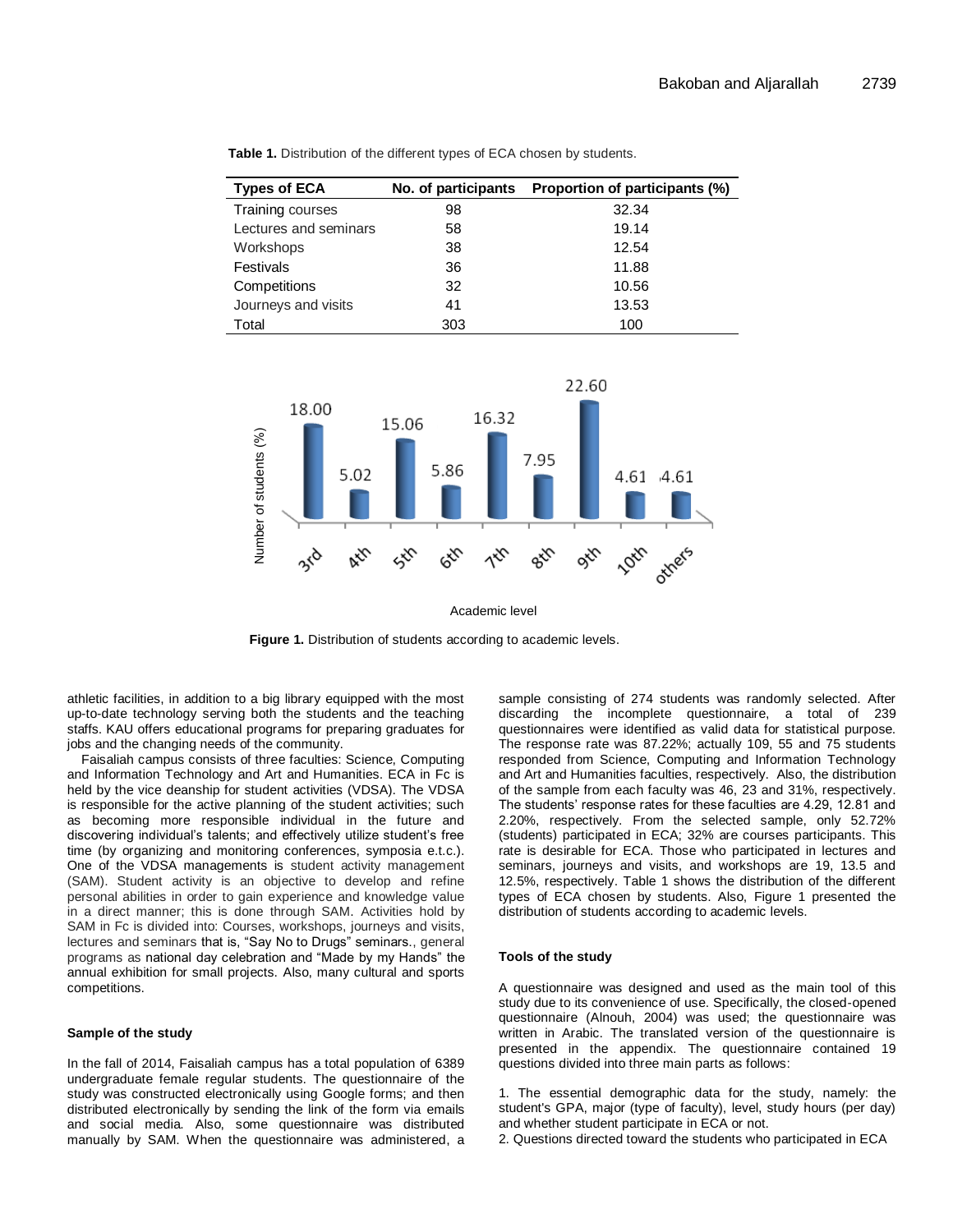to show the specific types of ECA students like to participate in, the amount of time spent on ECA (per month) and how many times students participated in ECA (per semester).

3. Nine statements (about availability, suitability, quality, variety of ECA) to measure students' satisfactions on the available ECA. A five-point Likert scale was used, ranging from (1) representing Strongly Disagree to (5) which represent Strongly Agree.

The reliability of the data was assessed on the initial sample of 34 questionnaires using Cronbach's alpha on the Likert scale for students' satisfaction statements. The assessment yielded an alpha of 0.72; the instrument was considered to yield reliable data (Carmines and Zeller, 1991).

#### **The method of data analysis**

The inferential statistical method was used in this study. It consists of generalizing from samples to populations, performing estimations and hypothesis tests, and determining the relationship among variables and making predictions (Bluman, 2009). After the questionnaire was administered, the data was collected and analyzed statistically via statistical package for the social sciences (SPSS) software program v.22. This was conducted in the first semester, from 1 October, 2014 to 22 December, 2014, which approximately took two months and a half. The significance level, α=0.05, was set for all the statistical tests.

The data was conducted using normality and homogeneity test. Then either analysis of variance (ANOVA) or non-parametric tests were used. When such conditions of normality or homogeneity were not valid, a non-parametric test is conducted. For example, Kruskal-Wallis test was used for non-normal or non-homogenous (more than two) independent samples. Also, Mann-Whitney test was used for non-normal two-independent samples. While, Wilcoxon test was used for non-normal two-dependent samples. Furthermore, posthoc tests as Scheffe was examined. In general, fully balanced ANOVA tests were performed following the general linear models (GLM) procedures (Daniel 2011; Milton and Arnold, 2003; Walpole 1982). In the following section, a null hypothesis is stated to represents the claim of the test. The normality test was conducted followed by the corresponding statistical test. The claims covered the aims of the study. The study has independent and dependent variables as follows:

The independent variables are: Major (type of faculty) and whether student participate in ECA or not. Also, student's level; level refers to the current year and semester; level 3, for example, refers to 2nd year (1st semester) students, level 4 refers to 2nd year (2nd semester) students, and so forth. For this study, 9 levels were included (with the exception of level 1 and 2 as they are preparatory year in other campus).

The dependent variables are: Students' GPA, study hours (per day), the amount of time spent on ECA (per month) and how many times they participated in ECA (per semester).

Accordingly, the mean was taken for all questions and is measured using Likert scale. Then these means were considered as a new dependent variable, which represents the students' satisfaction. Later, a normality test was conducted followed by corresponding test.

## **RESULTS AND DISCUSSION**

According to the aims of the study, four claims were

stated and tested as follows:

The 1st null hypothesis states: "the students are not satisfied about the available ECA". The answers of 126 students who participated in ECA, which are 52.72% of the total sample were analyzed. The normality test was significant (P=0.002) thus the non-parametric test (Abozaid, 2005) Wilcoxon was used.

By setting the hypothetical median M as 3, Table 2 shows that the number of negative ranks were greater than positive ranks (M < Students' Satisfaction), which means that 106 students out of 126 were satisfied about the ECA held in the campus. The test statistic was also significant (P=0.000). This finding supports the rejection of the 1st null hypothesis which means the students are satisfied on ECA. Also, this study tested whether being a student in certain faculty may have an effect on their satisfaction of ECA. Here this study uses the type of faculty as an independent variable. Using the nonparametric test Kruskal-Wallis, the study found that the test was not significant (P=0.56) therefore; the ECA are fair for all faculties. The next hypothesis examine whether the GPA is affected by participation on ECA.

The 2nd claim states: "There is no significant effect of participation in ECA on the student's GPA". This hypothesis tests the difference in the GPA of students who participates in ECA and those who don't. The nonparametric test Mann-Whitney was used. The test statistic was significant (P=0.020) and supports the evidence to reject the 2nd null hypothesis. Figure 2 showed that the group of those who don't participate in ECA had wider range in GPA in contrast to the other group of those who participate. Also, the median of the GPA for the group who participate in ECA (3.853) was higher than the median of GPA for the other group (nonparticipants). Thus, the ECA doesn't prevent students to get high scores. The next hypothesis tested whether student in certain faculty who participated in ECA got more scores. Also, do participants in certain faculty take more hours of activities?

The 3rd null hypothesis states: "There is no significant effect in faculty that student are in on the hours of participation in ECA and their GPA". This hypothesis is meant to study if there was any effect of being a student in a certain faculty on the number of hours spent on participating in ECA and their GPA. To test this hypothesis, a One-Way MANOVA test (Doudeen (2009)) was conducted. The assumption of equality of error variance for each dependent variable (GPA & Participation hours) was met; Levene's test was not significant (P=0.507 & 0.640). The test statistic of Wilk's Lambda was significant (P=0.000), which provides sufficient evidence to reject the 3rd null hypothesis.

Table 3 showed that faculty's effects on participation hours was statistically not significant (P=0.619). Whereas, faculty's effect on students' GPA was statistically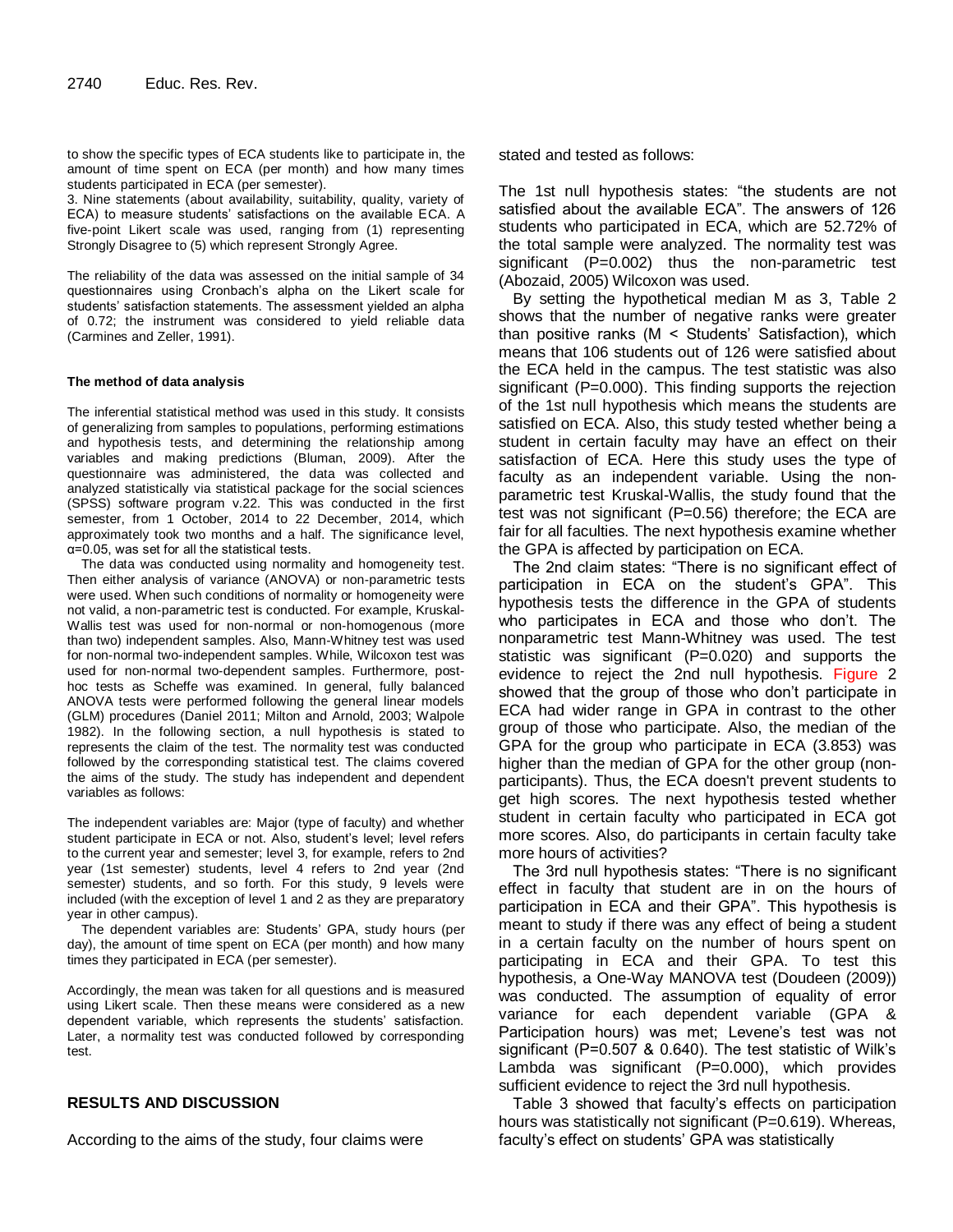| Variable                   |                | VN    | Mean rank | <b>Sum of ranks</b> |
|----------------------------|----------------|-------|-----------|---------------------|
| M – students' satisfaction | Negative ranks | - 106 | 65.72     | 6966.50             |
|                            | Positive ranks |       | 38.79     | 659.50              |
|                            | Ties           | З     | -         | -                   |
|                            | Total          | 126   | -         | -                   |

**Table 2.** Wilcoxon test for the 1st null hypothesis.



**Figure 2.** Distribution of students' GPA according to their participation in ECA using boxplot.

**Table 3.** Tests of between-subjects effects of the 3rd null hypothesis.

| <b>Source</b>   | Dependent variable  | Type III sum of squares | df  | Mean square              | F                        | Sig.                     |
|-----------------|---------------------|-------------------------|-----|--------------------------|--------------------------|--------------------------|
| Faculty         | <b>GPA</b>          | 7.113                   | 2   | 3.556                    | 17.620                   | 0.000                    |
|                 | Hours participation | 10.545                  | 2   | 5.273                    | 0.481                    | 0.619                    |
| Error           | <b>GPA</b>          | 24.826                  | 123 | 0.202                    |                          | $\overline{\phantom{0}}$ |
|                 | Hours participation | 1347.587                | 123 | 10.956                   |                          | $\overline{\phantom{0}}$ |
| Total           | GPA                 | 1844.621                | 126 | $\overline{\phantom{0}}$ | $\overline{\phantom{0}}$ | $\overline{\phantom{0}}$ |
|                 | Hours participation | 3166.190                | 126 | $\overline{\phantom{0}}$ |                          | $\overline{\phantom{0}}$ |
| Corrected total | GPA                 | 31.939                  | 125 | $\overline{\phantom{0}}$ |                          | $\overline{\phantom{0}}$ |
|                 | Hours participation | 1358.132                | 125 |                          |                          |                          |
|                 |                     |                         |     |                          |                          |                          |

a. R Squared = .223 (Adjusted R Squared = .210); b. R Squared = .008 (Adjusted R Squared = -.008).

significant (P=0.000). This implies that there is a significant difference in the students GPA among the three faculties. To compare the mean GPA of each faculty, Scheffe test was used. The test statistic of students' mean GPA for faculty of computers and information technology and faculty of science was found significant (P=0.000). Also, the test statistic of students' mean GPA for faculty of computers and information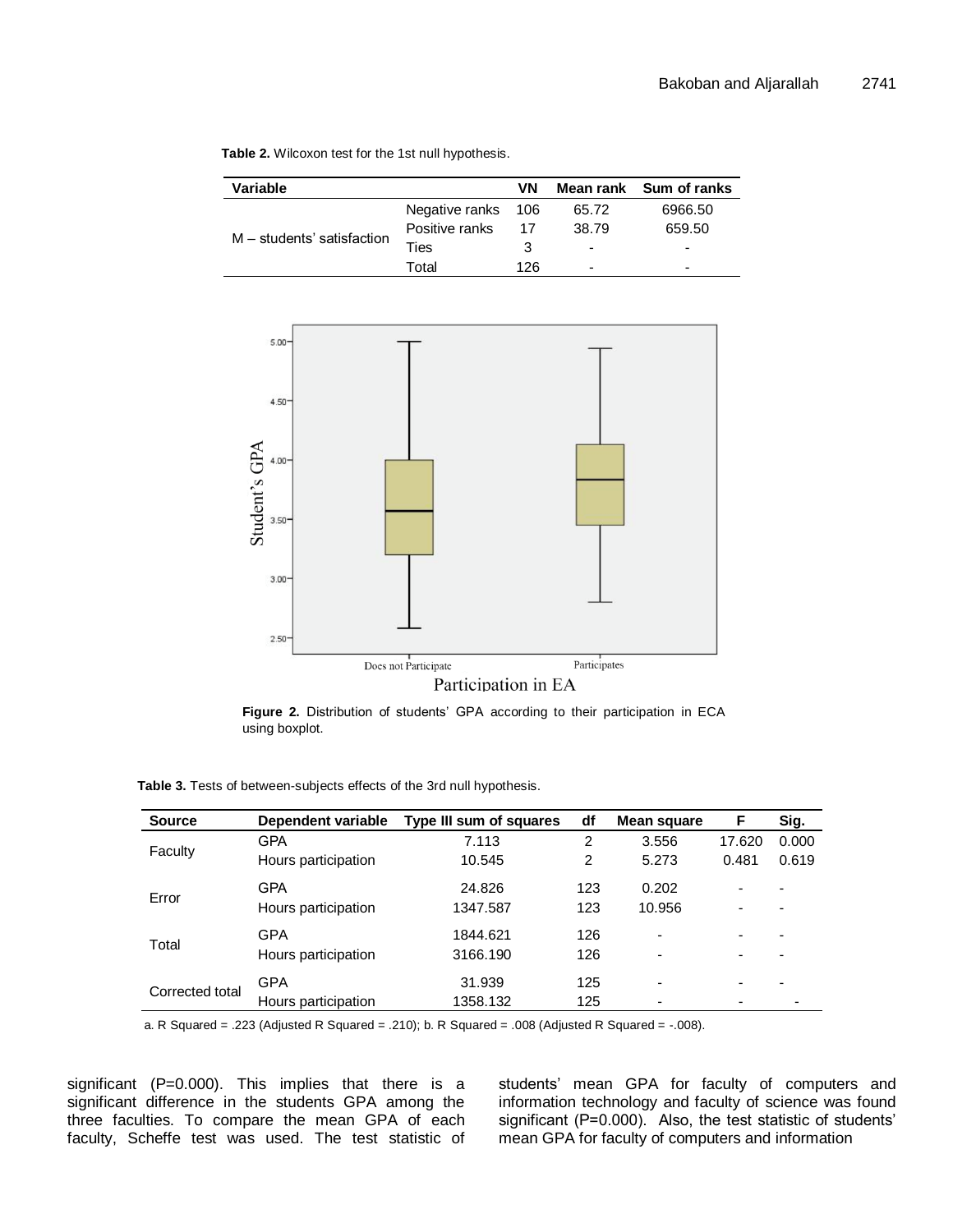| Dependent variable: GPA |                         |                |                          |           |       |  |  |
|-------------------------|-------------------------|----------------|--------------------------|-----------|-------|--|--|
| <b>Source</b>           | Type III sum of squares | df             | Mean square              | F         | Sig.  |  |  |
| Corrected model         | 13.788                  | 5              | 2.758                    | 11.959    | 0.000 |  |  |
| Intercept               | 3114.378                | 1              | 3114.378                 | 13506.271 | 0.000 |  |  |
| College                 | 12.092                  | 2              | 6.046                    | 26.219    | 0.000 |  |  |
| Participation           | 1.565                   | 1              | 1.565                    | 6.788     | 0.010 |  |  |
| *College participation  | 0.094                   | $\overline{2}$ | 0.0470                   | 2050      | 0.815 |  |  |
| Error                   | 53.727                  | 233            | 0.231                    |           |       |  |  |
| Total                   | 3372.958                | 239            |                          |           |       |  |  |
| Corrected total         | 67.515                  | 238            | $\overline{\phantom{0}}$ |           | -     |  |  |

**Table 4.** Tests of between-subjects effects of the 4th null hypothesis. Dependent variable: GPA

technology and faculty of arts and humanities was found statistically significant (P=0.000). However, the test statistic of students' mean GPA faculty of science and faculty of arts and humanities was not statistically significant (P=0.205). Thus, student in certain faculty who participated in ECA got more scores. Also, based on faculties there are no differences of participants' hours.

The 4th null hypothesis states: "There is no significant effect of the students' type of faculty and participation in ECA on their GPA". Two-Way ANOVA test was conducted to evaluate the effect on students GPA based on whether they participate in ECA or not and on the students' type of faculty. The interaction between the two independent variables (Participation and Faculty) was statistically not significant (P=0.815) as shown in Table 4, which provides sufficient evidence not to reject the 4th null hypothesis.

On the other hand, the test statistic for the type of faculty affects student GPA was significant (P=0.000), which supports the result of the 3rd null hypothesis. Also, the test statistic of participation in ECA was also significant (P=0.010), as previously proven in the 2nd null hypothesis.

## **CONCLUSION**

The results showed that the students generally feel satisfied about the available ECA in the campus. This study found that there is an interaction between the students' faculty, and their current level influencing satisfaction about the ECA. Also, the study found that there are significant differences in the GPA of the students who participated in ECA and other nonparticipants; the median of the GPA of those who participated in ECA is higher than those of the nonparticipants. This correlates with the result of Silliker and Quirk (1997), Richard and Aries (1999) and Massoni (2011).

The results showed that student's satisfaction on the available ECA does not really differ irrespective of their faculties. The result also showed that student's willingness to participate in ECA is the main and only purpose for satisfaction; and neither affected by the type of faculty nor by the current level. Also, the hours spent in studying are the same for each group (those who participated in ECA and those who did not); participating in ECA does not really affect the students study hours; ECA does not prevent the student from studying. The study also found that there is no interaction between the students' types of faculty and their participation on ECA on their GPA. Although the GPA of a student may differ by faculty, their participation in ECA will always positively affect GPA as previously reported.

Additionally, the study found that participation hours in ECA would not necessarily increase if the students were satisfied by it; the result showed that two variables were poorly correlated. Finally, administrations of VDSA ought to continually fund extracurricular activities, since it clearly benefits the students' academic achievement. Faculties should encourage students' participation in extracurricular activities. As researchers need to be aware of the effects of extracurricular activities on education. Students all over the world needs awareness about the benefits of ECA. More researches are needed to study other factors which might explain or affect GPA.

#### **Conflict of interests**

The authors have not declared any conflict of interests.

#### **REFERENCES**

- Abozaid M (2005). Statistical Analytical Methods Using SPSS. First Edition, Dar Jareer, Amman.
- Alnouh M (2004). The Fundamentals of the Educational Research. First Edition, Alrashed, Riyadh.
- Al-Subaie KS (2005). Elements leading to weaken participation of students in the non- curricular activities and methods of overcoming them –views of King Saud University students. Arabic Gulf Journal (Risalat Ul- Khaleej Al-Arabi) 94:1-86.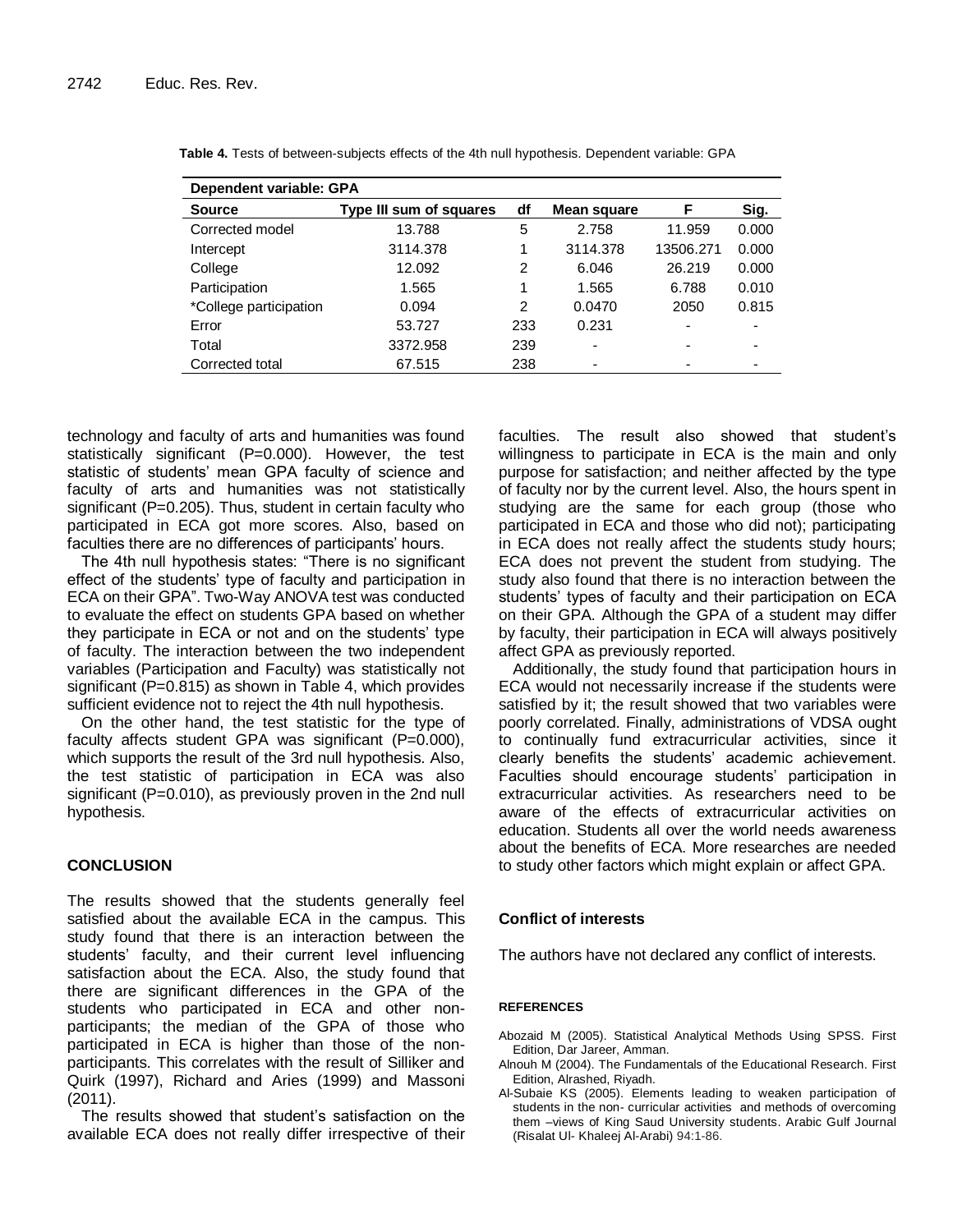- Bluman A (2009). Elementary Statistics: A Step by Step Approach. Seventh Edition, McGraw-Hill, New York.
- Carmines EG, Zeller RA (1991). Reliability and Validity Assessment. SAGE Publications, Newbury Park.
- Clegg S, Stevenson J, Willott J (2009). Extending conceptualization of the diversity and value of extra-curricular activities. The Higher Education Academy.
- Daniel WW (2011). Biostatistics: A Foundation for Analysis in the Health Sciences. Ninth Edition, Wiley, New York.
- Doudeen H (2009). Advanced Statistical Analytic Methods Using SPSS. First Edition. Dar Almaseerah, Amman.
- Finn JD (1993). School Engagement and Students at Risk*.* National Center for Education Statistics, Washington, DC.
- Kuh GD (1995). The other curriculum: Out-of-class experiences associated with student learning and personal development. J. Higher Educ. 66(2):123-155.
- Lamborn SD, Brown BB, Mounts NS, Steinberg L (1992). Putting School in perspective: The influence of family, peers, extracurricular participation, and part-time work on academic engagement. Chapter 6 in Student engagement and achievement in American secondary schools*.*
- Massoni E (2011). Positive effects of extracurricular activities on students. ESSAI 9(1):84-87.
- Milton JS, Arnold JC (2003). Introduction to Probability and Statistics, Fourth Edition, McGraw-Hill, New York.
- Oudah A (2012). Extracurricular activities and their importance in the development of student's personality. An-Najah Scholars.
- Richard S, Aries E (1999). The division III student- athlete: Academic performance, campus involvement and growth. J. Faculty Student Dev. 40(3):211-218.
- Silliker S, Quirk J (1997). The effect of extracurricular activity participation on the academic performance of male and female high school students. School Counselor 44(4):288-293.
- Walpole RE (1982). Introduction to Statistics, Third Edition, Macmillan, New York.